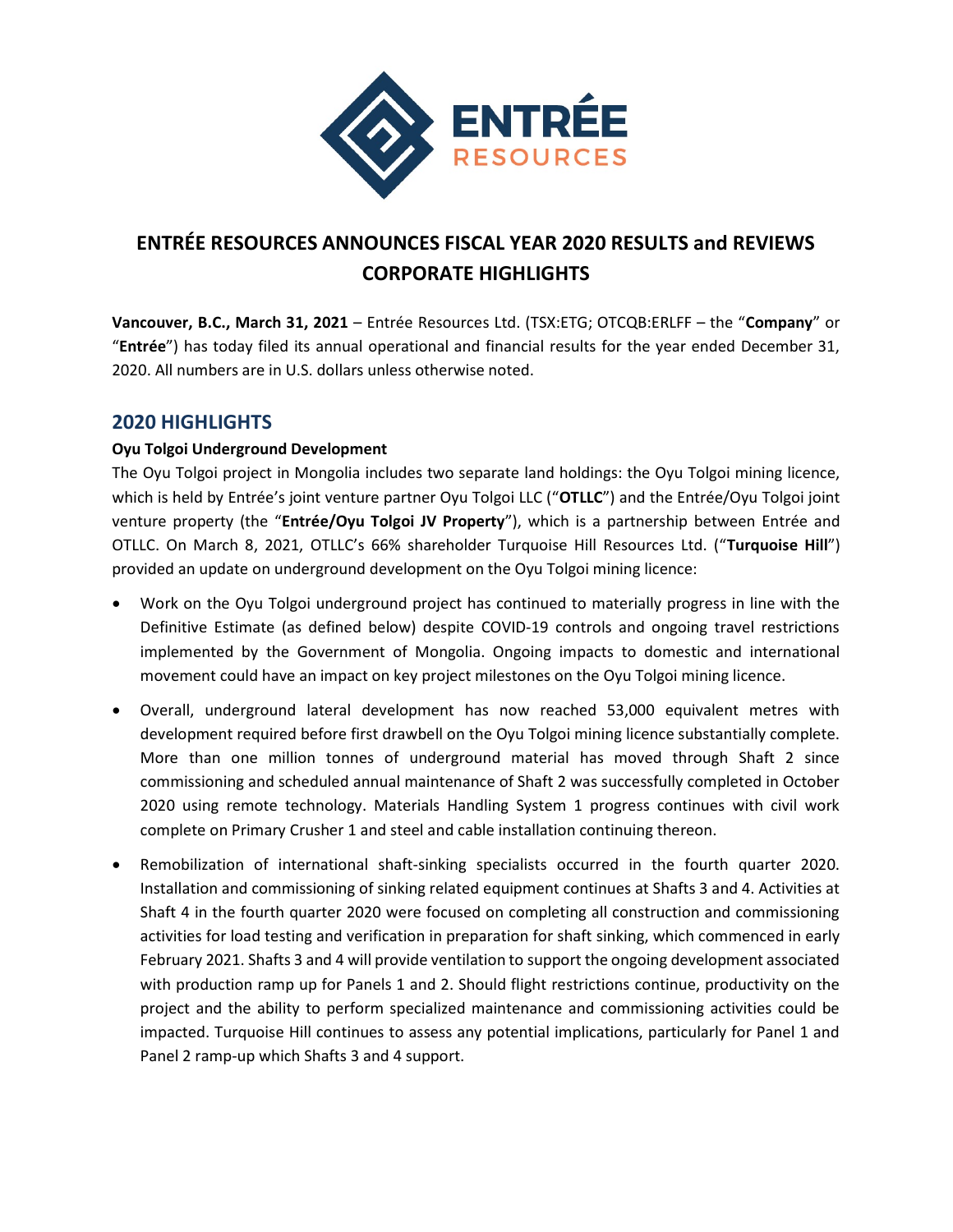- In the first quarter 2020, OTLLC submitted a resources and reserves update for registration pursuant to local regulatory requirements in Mongolia. On July 2, 2020, Turquoise Hill announced the completion of an updated Oyu Tolgoi Feasibility Study ("OTFS20"), which incorporates the new block cave mine design for Hugo North Lift 1 Panel 0 previously announced by Turquoise Hill on May 13, 2020. The expert review of the resources and reserves update is in progress and OTFS20 is expected to be considered for endorsement by the Mongolian regulators following registration.
- OTFS20 incorporates an update to the first sustainable production schedule and capital cost estimates for the underground mine development based on the new Panel 0 mine design. On December 18, 2020, Turquoise Hill announced the completion and delivery by Rio Tinto of the definitive estimate of cost and schedule (the "Definitive Estimate"), which refines the analysis contained in OTFS20. The results of the Definitive Estimate include a revised base case development capital cost of \$6.75 billion for the new design, confirmation that sustainable first production from the Oyu Tolgoi mining licence is forecast to occur in October 2022, and verification that all surface infrastructure required for sustainable first production from Panel 0 on the Oyu Tolgoi mining licence is now complete. Additional project infrastructure will still be needed to support the production ramp-up profile and the life of mine material handling infrastructure capacity. The Definitive Estimate also finalized pillar locations on the Panel 0 boundaries and optimized the drawpoint layout to minimize exposure to the lower fault. OTLLC board approval of the Definitive Estimate will be considered following registration of the resources and reserves update and endorsement of OTFS20.
- The Hugo North (including Hugo North Extension) Lift 1 mine plan incorporates the development of three panels and in order to reach the full sustainable production rate of 95,000 tonnes per day from the underground operations, all three panels need to be in production. The Hugo North Extension deposit on the Entrée/Oyu Tolgoi JV Property is located at the northern portion of Panel 1.
- Turquoise Hill has advised that several mining studies are in progress, which are focused on the evaluation of different design and sequencing options for Panels 1 and 2 as part of OTLLC's planned Pre-Feasibility and Feasibility Study level work. These studies are underpinned by additional geology and geotechnical data that is being collected from underground and surface drilling. The data collection is complete for Panel 0 and the focus of data collection and analysis has now shifted to Panel 1 and Panel 2. Data collection and analysis is being prioritized to complete study work in line with mining progression

## Corporate

- During Q3 2020, the Company closed a non-brokered private placement of 10,278,000 units of the Company at a price of C\$0.43 per unit for gross proceeds of approximately C\$4.4 million. Each unit consists of one common share and one-half of one transferable common share purchase warrant (each whole warrant, a "Warrant"). Each Warrant entitles the holder to purchase one additional common share of the Company at a price of C\$0.60 per share for a period of three years following the date of issuance.
- For the full 2020 year, the operating loss was \$2.3 million compared to an operating loss of \$2.1 million in 2019.
- For the full 2020 year, operating cash outflow before working capital was \$1.5 million compared to an operating cash outflow before working capital of \$1.5 million in 2019.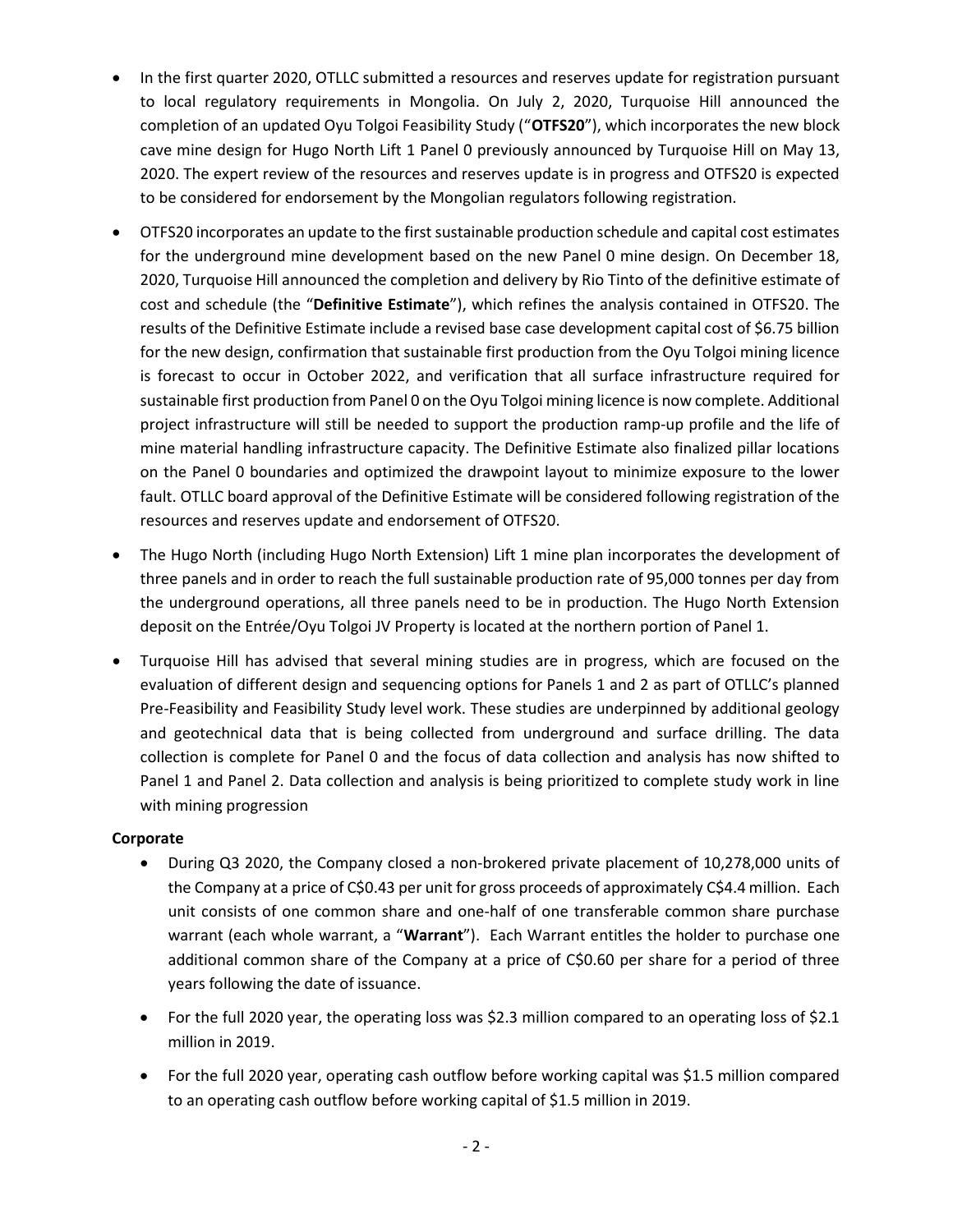- As at December 31, 2020, cash was \$7.3 million and the working capital balance was \$7.3 million.
- The Company recognizes the unprecedented situation surrounding the ongoing COVID-19 pandemic and is closely monitoring the effect of the COVID-19 pandemic on its business and operations and will continue to update the market on the impacts to the Company's business and operations in relation to these extraordinary circumstances.

# OUTLOOK AND STRATEGY

The Company's primary objective for the 2021 year is to work with other Oyu Tolgoi stakeholders to advance potential amendments to the joint venture agreement (the "Entrée/Oyu Tolgoi JVA") that currently governs the relationship between Entrée and OTLLC and upon finalization, transfer the Shivee Tolgoi and Javhlant mining licences to OTLLC as manager of the Entrée/Oyu Tolgoi joint venture (the "Entrée/Oyu Tolgoi JV"). The form of Entrée/Oyu Tolgoi JVA was agreed between the parties in 2004, prior to the execution of the Oyu Tolgoi Investment Agreement and commencement of underground development. The Company currently is registered in Mongolia as the 100% ultimate holder of the Shivee Tolgoi and Javhlant mining licences.

The Company believes that amendments that align the interests of all stakeholders as they are now understood would be in the best interests of all stakeholders, provided there is no net erosion of value to Entrée. No agreements have been finalized and there are no assurances agreements may be finalized in the future.

In addition, the Company is currently in the process of reviewing the data and assumptions underlying OTFS20, the OTFS20 block cave designs, updated costs and schedules and the updated mineral resources and reserves in order to assess the potential impact on the Entrée/Oyu Tolgoi JV Property resources and reserves and the assumptions and outputs from the Company's 2018 Technical Report. The Company will update the market following completion of its review and assessment.

# SUMMARY OF OPERATING RESULTS

## Operating Loss

For the full 2020 year, the operating loss was \$2.3 million compared to an operating loss of \$2.1 million in 2019. Project expenditures in 2020 included expenditures of \$0.2 million for administration costs in Mongolia compared to \$0.2 million in the comparative 2019 period. Holding costs on all other properties in 2020 and 2019 were insignificant.

General and administration expenditures in 2020 were \$1.4 million and were consistent with the same period in 2019.

Depreciation expenses in 2020 were consistent with the same period in 2019.

#### Non-operating Items

The foreign exchange gain in 2020 was primarily the result of movements between the C\$ and U.S. dollar as the Company holds its cash in both currencies and the loan payable is denominated in U.S. dollars.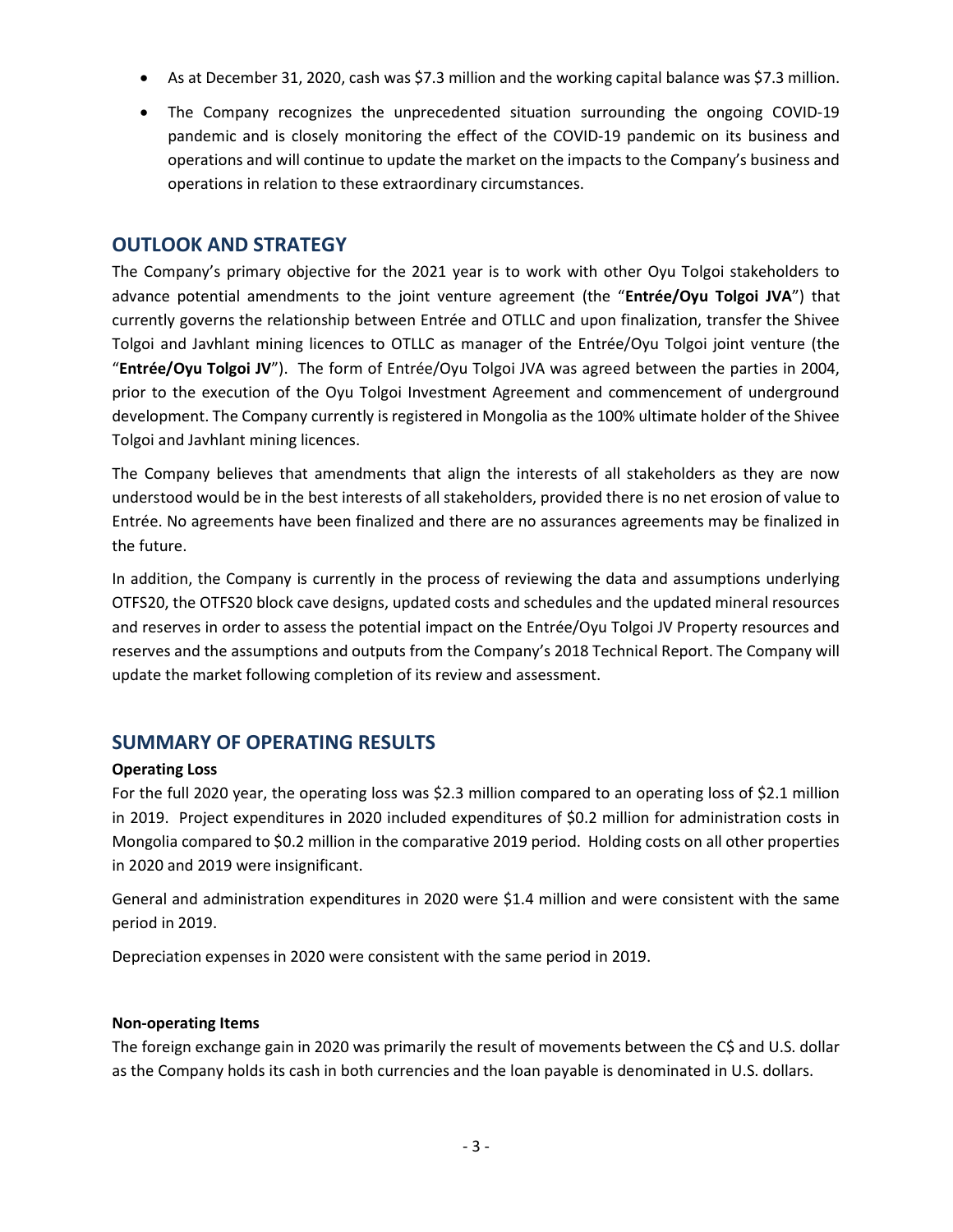Interest expense was primarily related to the loan payable to OTLLC pursuant to the Entrée/Oyu Tolgoi JVA and is subject to a variable interest rate.

The amount recognized as a loss from equity investee is related to exploration costs on the Entrée/Oyu Tolgoi JV Property.

Deferred revenue finance costs are related to recording the non-cash finance costs associated with the deferred revenue balance, specifically the Sandstorm Gold Ltd. stream.

The total assets as at December 31, 2020 were higher than at December 31, 2019 due to funds received from the non-brokered private placement completed during Q3 2020 while total non-current liabilities were higher due to recording the non-cash deferred revenue finance costs for the 2020 year.

The Company's Annual Financial Statements and Management's Discussion and Analysis ("MD&A"), and Annual Information Form are available on the Company's website at www.EntreeResourcesLtd.com and on SEDAR at www.sedar.com. The Company's Annual Report on Form 20-F ("Annual Report") has been filed with the U.S. Securities and Exchange Commission ("SEC"), and is available on the Company's website at www.EntreeResoucesLtd.com and on EDGAR at www.sec.gov. Shareholders can receive a hard copy of the Company's audited Annual Financial Statements upon request.

#### QUALIFIED PERSON

Robert Cinits, P.Geo., consultant to Entrée and the Company's former Vice President, Corporate Development, and a Qualified Person as defined by National Instrument 43-101 – Standards of Disclosure for Mineral Projects, has approved the technical information in this release. For further information on the Entrée/Oyu Tolgoi JV Property, see the Company's Technical Report, titled "Entrée/Oyu Tolgoi Joint Venture Project, Mongolia, NI 43-101 Technical Report", with an effective date of January 15, 2018, available on SEDAR at www.sedar.com.

#### ABOUT ENTRÉE RESOURCES LTD.

Entrée Resources Ltd. is a well-funded Canadian mining company with a unique carried joint venture interest on a significant portion of one of the world's largest copper-gold projects – the Oyu Tolgoi project in Mongolia. Entrée has a 20% or 30% carried participating interest in the Entrée/Oyu Tolgoi JV, depending on the depth of mineralization. Sandstorm, Rio Tinto and Turquoise Hill are major shareholders of Entrée, holding approximately 23%, 9% and 8% of the shares of the Company, respectively. More information about Entrée can be found at www.EntreeResourcesLtd.com.

#### FURTHER INFORMATION

David Jan Investor Relations Entrée Resources Ltd. Tel: 604-687-4777 | Toll Free: 1-866-368-7330 E-mail: djan@EntreeResourcesLtd.com

This News Release contains forward-looking statements within the meaning of the United States Private Securities Litigation Reform Act of 1995 and forward-looking information within the meaning of applicable Canadian securities laws with respect to corporate strategies and plans; requirements for additional capital; uses of funds and projected expenditures; the expectations set out in OTLLC's OTFS20 and the Company's 2018 Technical Report on the Company's interest in the Entrée/Oyu Tolgoi JV Property; timing and status of Oyu Tolgoi underground development; the mine design for Hugo North Lift 1 Panel 0 and the related cost and production schedule implications; the re-design studies for Panels 1 and 2 of Hugo North (including Hugo North Extension) Lift 1 and the possible outcomes, content and timing thereof; timing and amount of production from